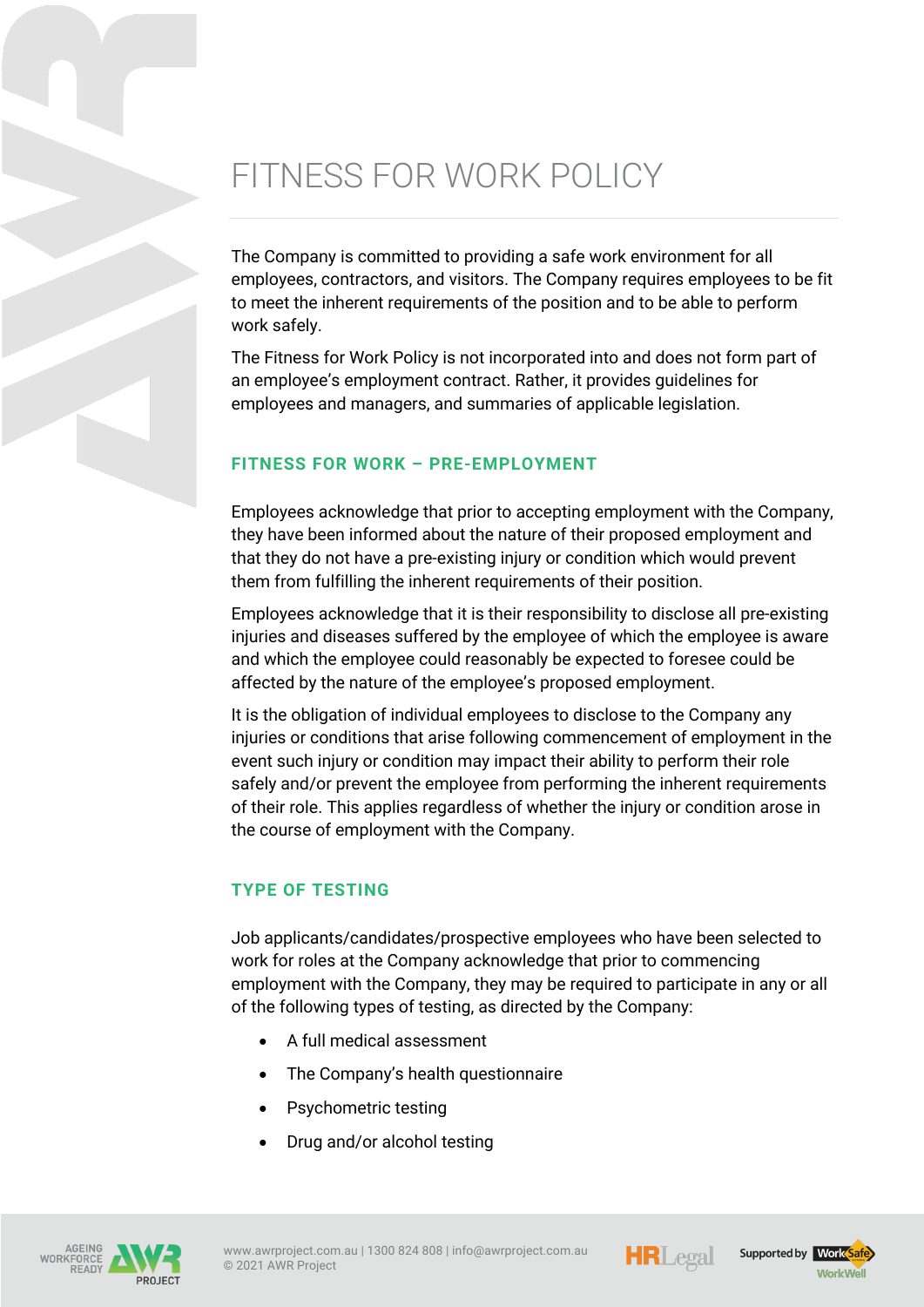• Hearing testing

The purpose of this testing is to ascertain whether the employee is capable of fulfilling the inherent requirements of the job for which they are applying.

In the event pre-employment screening reveals that an applicant has a disability that may impact their ability to fulfil the inherent requirements of the role for which they are applying, the Company will consider whether there are any reasonable adjustments that could be made to enable the applicant to safely fulfil those requirements should they be employed.

# **FITNESS FOR WORK – DURING THE COURSE OF EMPLOYMENT**

The Company may during the course of employment direct an employee to attend an assessment, at the Company's expense, to ascertain the employee's fitness for work and whether the employee is able to perform the inherent requirements of their role. If an employee is required to undergo such assessment, they will be directed to provide a written consent for the practitioner performing the assessment to disclose the information regarding their fitness for work to the Company.

This may occur if an employee sustains a work-related injury, to assist in the return to work process, or may otherwise occur if the Company has concerns that the employee does not have capacity to fulfil the inherent requirements of their role safely.

These processes are outlined further below.

All personal health information provided to the Company will be kept confidential and will only be used for the purposes of this Policy and other related Company Policies. A refusal to submit to a fitness for work assessment may result in the employee being suspended from duty until such time as the Company can be satisfied it is safe for them to work.

#### **WORKCOVER PROCEDURE**

The Company recognises that employees may be entitled to workers' compensation if they suffer an injury or illness arising out of or in the course of their employment with the Company.

Any claims for compensation will be forwarded to the Company's WorkCover Agent.

If an employee suffers an injury or illness at work, the following procedure must be followed:

• If an employee wishes to lodge a claim for compensation, claim forms can be obtained from the RTW Coordinator.







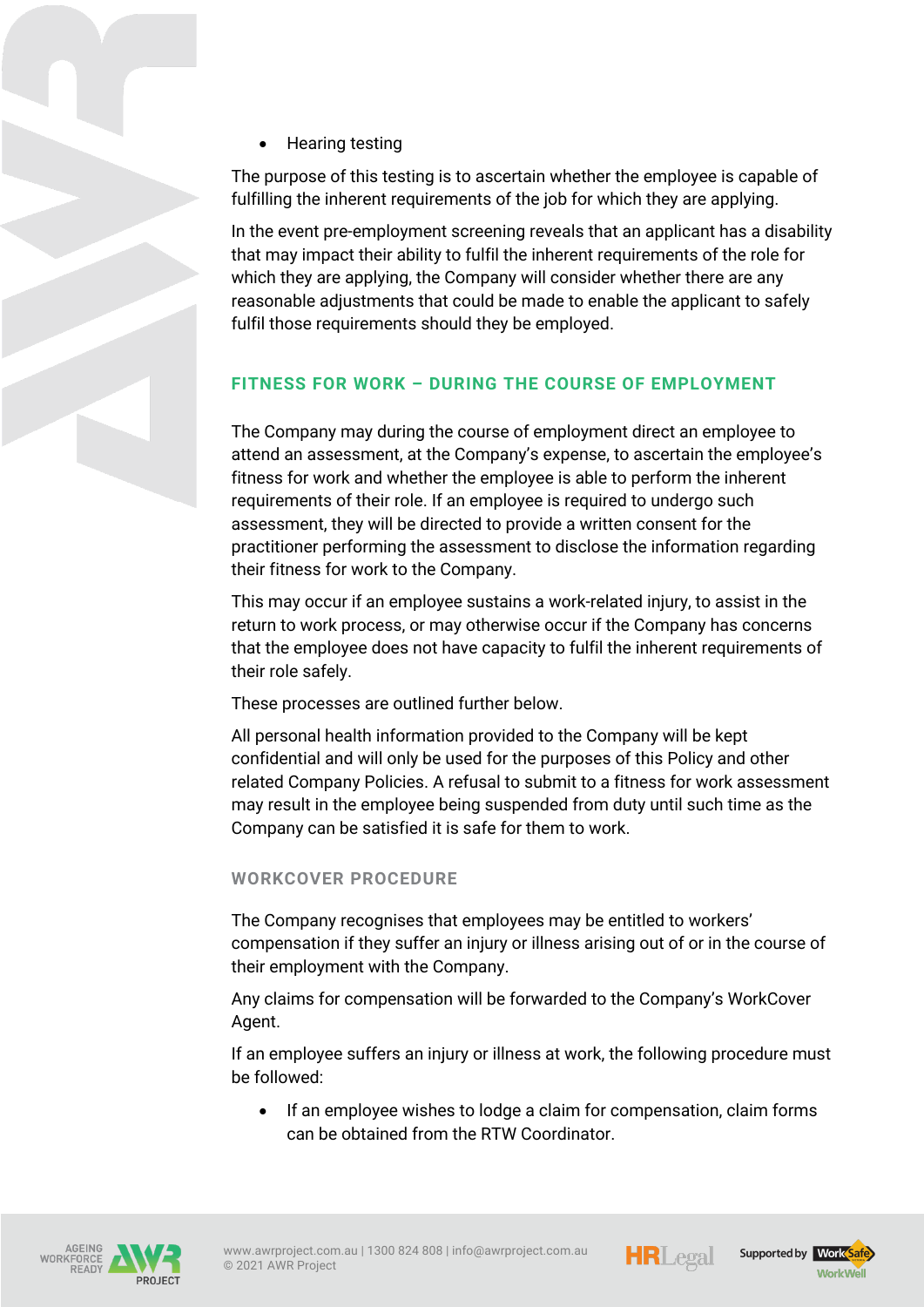

- The employee's claim form, Certificate of Capacity and Incident Report Form must be returned to the RTW Coordinator as soon as possible.
- Any medical expenses that relate to a WorkCover claim should also be provided to the RTW Coordinator.
- Employees requiring time off work must provide a certificate. No wages will be paid for lost time until the RTW Coordinator / Payroll has received approval from the WorkCover Agent.
- Once the claim has been accepted, relevant payments and reimbursements (including of medical expenses) will be made. It is therefore extremely important that all paperwork is completed immediately to ensure that employees are paid promptly.

# **RETURN TO WORK PROCEDURE**

The Company aims to facilitate wherever possible a return to work (**RTW**) following an employee's absence due to work-related injury, in accordance with workers' compensation legislation.

The priority of all RTW planning is early, safe return to suitable duties following a work-related injury or illness. The Company, in consultation with the injured employee, a nominated treating doctor, and the insurer, will work on individual RTW strategies and plans for each injured employee with the aim of getting the person back to work as soon as possible.

*NB*: This section is compliant with Victorian legislation; for national *employers this may need to be adapted referable to State-based workers' compensation legislation.*

The Company will:

- Make suitable duties available to injured employees who are certified fit for suitable duties and where it is reasonably practical to do so.
- Refer an injured employee to a rehabilitation provider if required.
- Notify the insurer if unable to provide suitable duties.
- Cooperate with the insurer in providing retraining to an injured employee who is unable to return to their pre-injury job.

As an injured employee you must:

• Cooperate with worksite changes designed to assist the RTW of you or fellow employees.





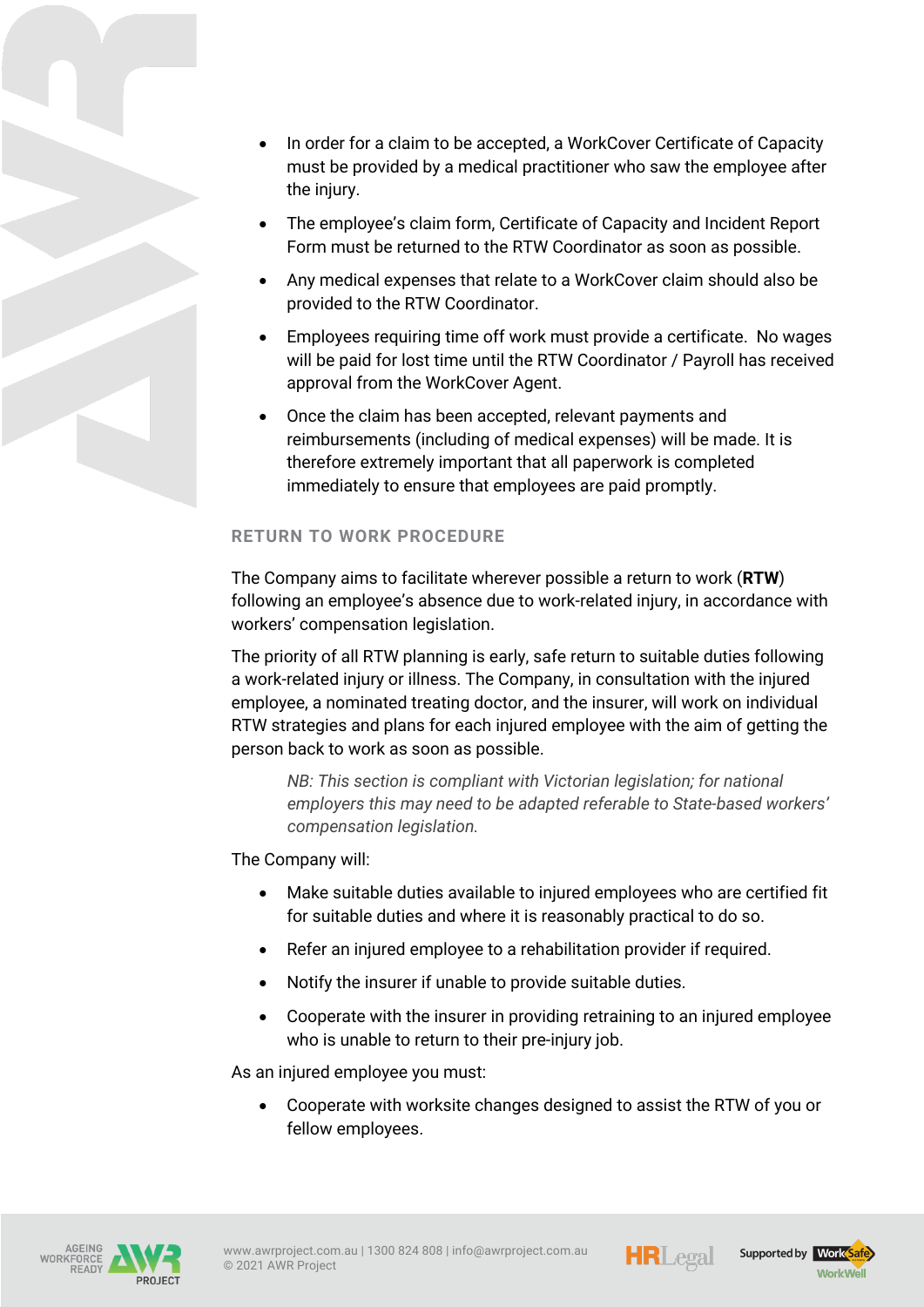- Participate in the establishment of the Injury Management Plan and RTW Plan.
- Nominate a treating doctor who will agree to participate in the development of the RTW Plan.
- Authorise the treating doctor to provide relevant information to the insurer or the employer for the purposes of the Injury Management and RTW Plan.
- Make all reasonable efforts to RTW on pre-injury duties, as soon as possible, having regard to the injury.

Employees should ensure that they cooperate with the RTW process as insurance agents may suspend weekly benefits if an injured employee unreasonably refuses to cooperate with/participate in the RTW process.

As an injured employee your rights are:

- To be provided with RTW information and be consulted about how that information is to be made available.
- To the extent that is reasonable for the Company to do so, to be provided with suitable employment if you have a current work capacity or pre-injury employment if you no longer have an incapacity for work for a period in accordance with the legislation.
- To be consulted by the Company about planning your RTW.
- To be provided with details of your RTW arrangements.
- To the extent that it is reasonable for the Company to do so, to be consulted and provided with information about your RTW and provided with an opportunity to consider and express your views about your RTW.
- To be represented, assisted and supported (except by a legal practitioner) during any stage of the RTW process, including in the consultation process.

## **FINDING SUITABLE DUTIES**

Employees injured at work are, where it is reasonable to do so, brought back to work on suitable duties as part of their rehabilitation with the aim of returning them to pre-injury duties. The aim is to have a gradual RTW with regular upgrades towards the overall goal which is a return to preinjury duties. Suitable duties for partially incapacitated employees should be meaningful, productive and consistent with remaining capabilities.

The following will be considered when determining suitable duties:

• The nature of the employee's pre-injury duties.







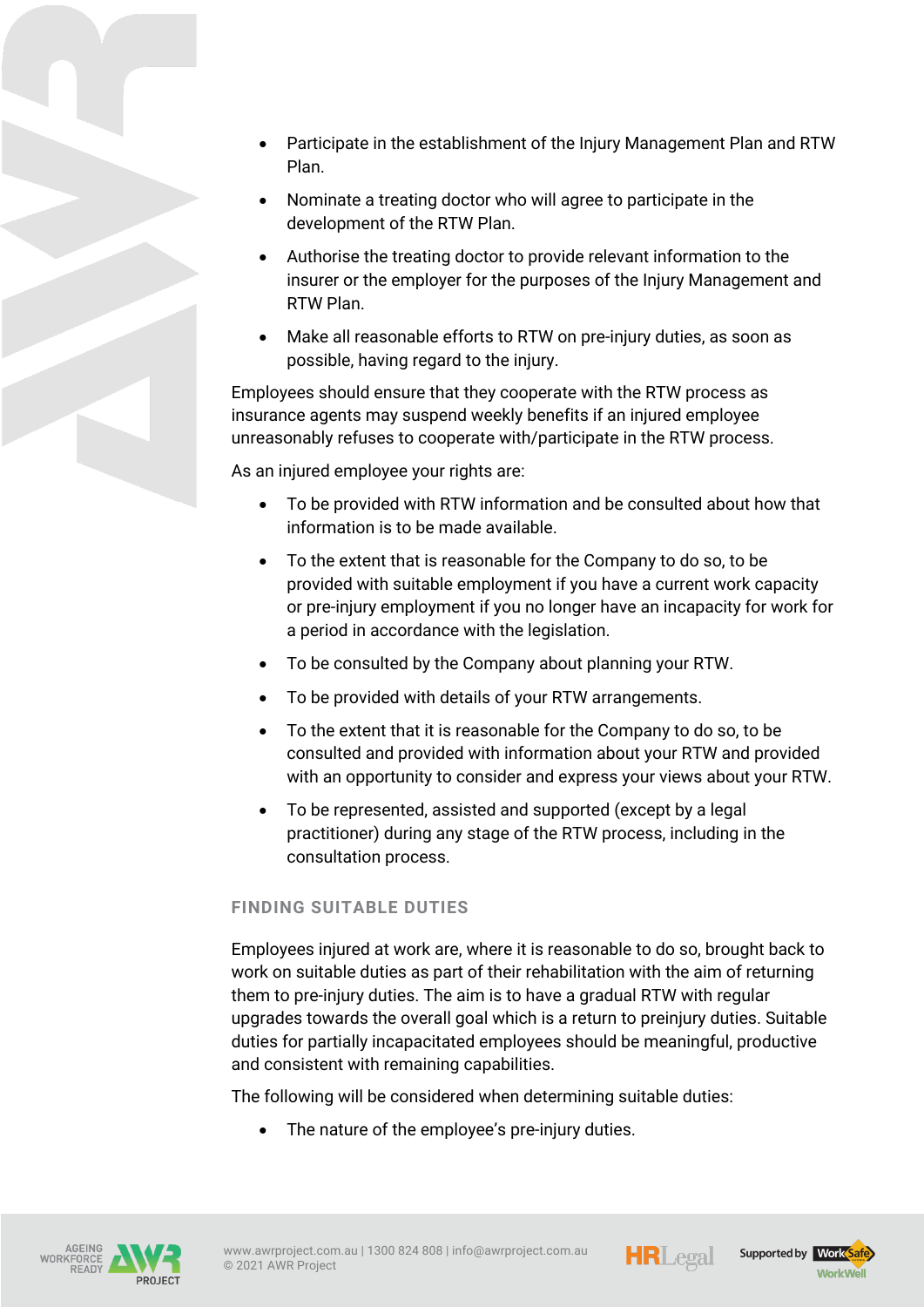- Details of physical restrictions given by the treating doctor (shown on the medical certificate).
- The employee's skills and experience.

Where suitable duties can be provided, they will be:

- Time limited.
- Reviewed on a regular basis.
- Upgraded, where possible, on a regular basis.

Each case will be treated on an individual basis to strive for the best outcome for the Company and the employee.

When the injured employee is not likely to resume pre-injury duties or cannot do so without alteration to the workplace or work practices, a nominated Rehabilitation Provider may be engaged to assist in the RTW process.

For information on our current Authorised Agent and Return to Work Coordinator, please contact your manager.

## **NON WORK-RELATED INJURIES AND ILLNESSES**

The Company requires employees to be fit to meet the inherent requirements of their position and to be able to perform work safely.

As an employer, the Company is mindful of its responsibilities under both Equal Opportunity and Occupational Health and Safety legislation. This includes ensuring that employers accommodate employees with illnesses and injuries by making reasonable adjustments, and to ensure that employees are able to perform work safely without exposing themselves or others to risks of further illness or injury.

Managers should be aware of early warning signs that may indicate an employee is experiencing issues with capacity to safely fulfil the requirements of their role, which may include the following:

- Absenteeism, lateness, excessive use of breaks.
- Accidents or near misses at work.
- Changes in behaviour or attitude (such as negativity, hostility, lack of cooperation).
- Unwillingness to upskill or resistant to changes in the workplace.
- Sleeping on the job.
- Suspected alcohol or drug use.

The Company aims to go beyond its minimum legal requirements by taking proactive steps to monitor whether an employee can safely perform their role.







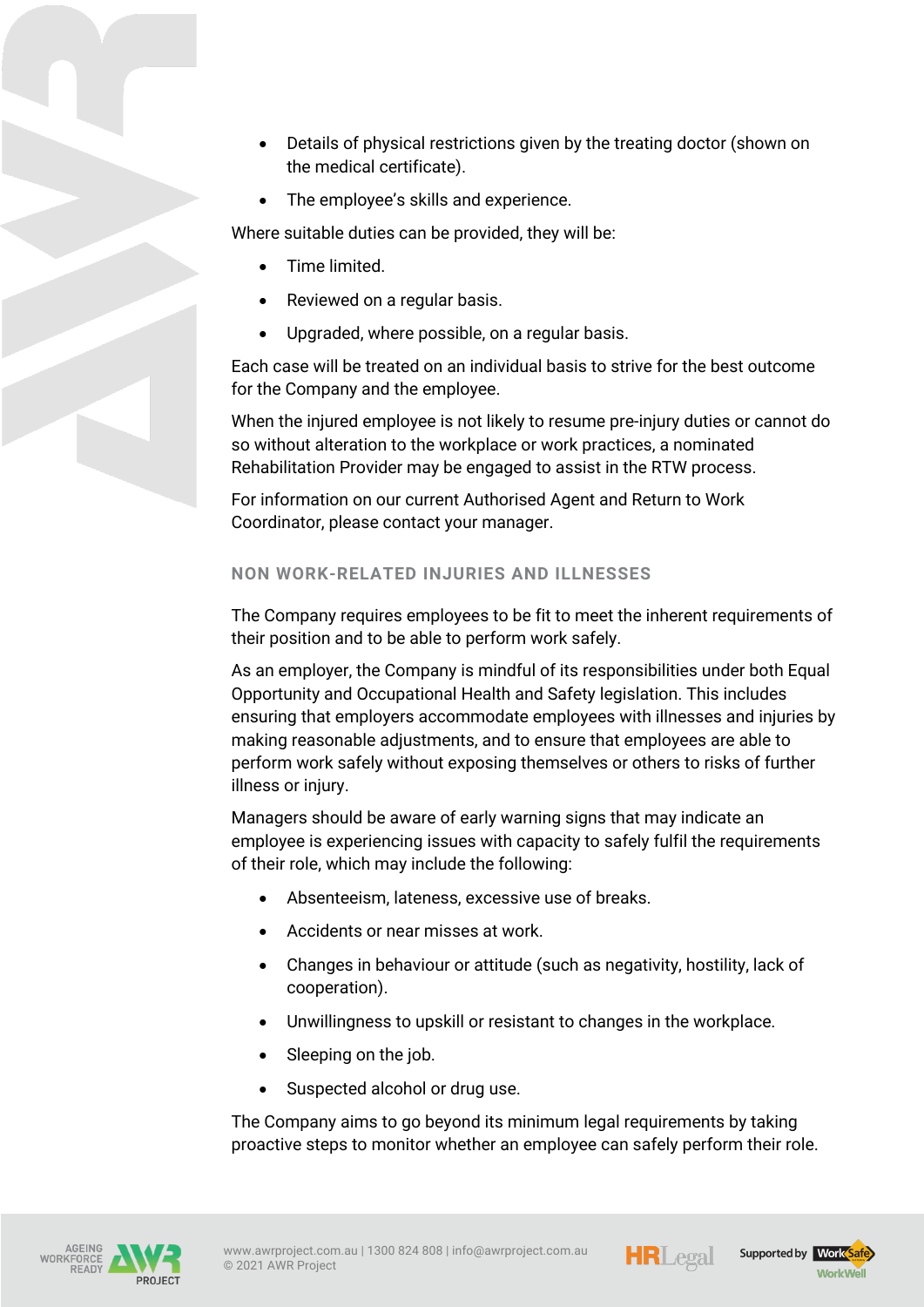Proactive steps include encouraging and training managers to have regular discussions with employees and to recognise any changes in employee conduct or behaviour which could indicate an issue.

Managers play a critical role in the functioning of their team. Successful monitoring of work capacity starts with regular manager-employee meetings and is further supported by Company-wide reviews on employee engagement.

Where managers are concerned about an employee's ability to perform their role safety, they should contact Human Resources.

# **MEDICAL INFORMATION AND FITNESS FOR WORK ASSESSMENTS**

If the Company has concerns about capacity for work and/or whether it is safe for them to work, the Company may direct an employee to attend upon the employee's treating doctor or other health practitioner for a fitness for work assessment.

In the event that the employee's treating doctor or other health practitioner does provide medical evidence relating to capacity for work, the Company may direct the employee to attend upon the Company's doctor or other health practitioner, at the Company's expense and discretion, for a further assessment.

The purpose of any such assessment is to ascertain the employee's fitness for work and whether the employee is able to perform the inherent requirements of their role safely.

If an employee is required to undergo such assessment, the following general procedure may be followed as appropriate in the circumstances:

- The Manager shall notify Human Resources about the concerns about the employee's fitness for work and whether the employee is able to perform the inherent requirements of their role.
- Human Resources shall prepare a request for health information to be provided by the employee's treating doctor or other health practitioner.
- Human Resources together with the Manager shall approach the employee and arrange a meeting with the employee to discuss the request. The employee may be offered the opportunity to have a support person present during this meeting.
- During the meeting, the Manager shall outline the concerns about the employee's fitness for work and/or whether the employee is able to perform the inherent requirements of their role safely and confirm that the Company is seeking medical information from the employee's treating doctor or other health practitioner, as determined appropriately by the Company.





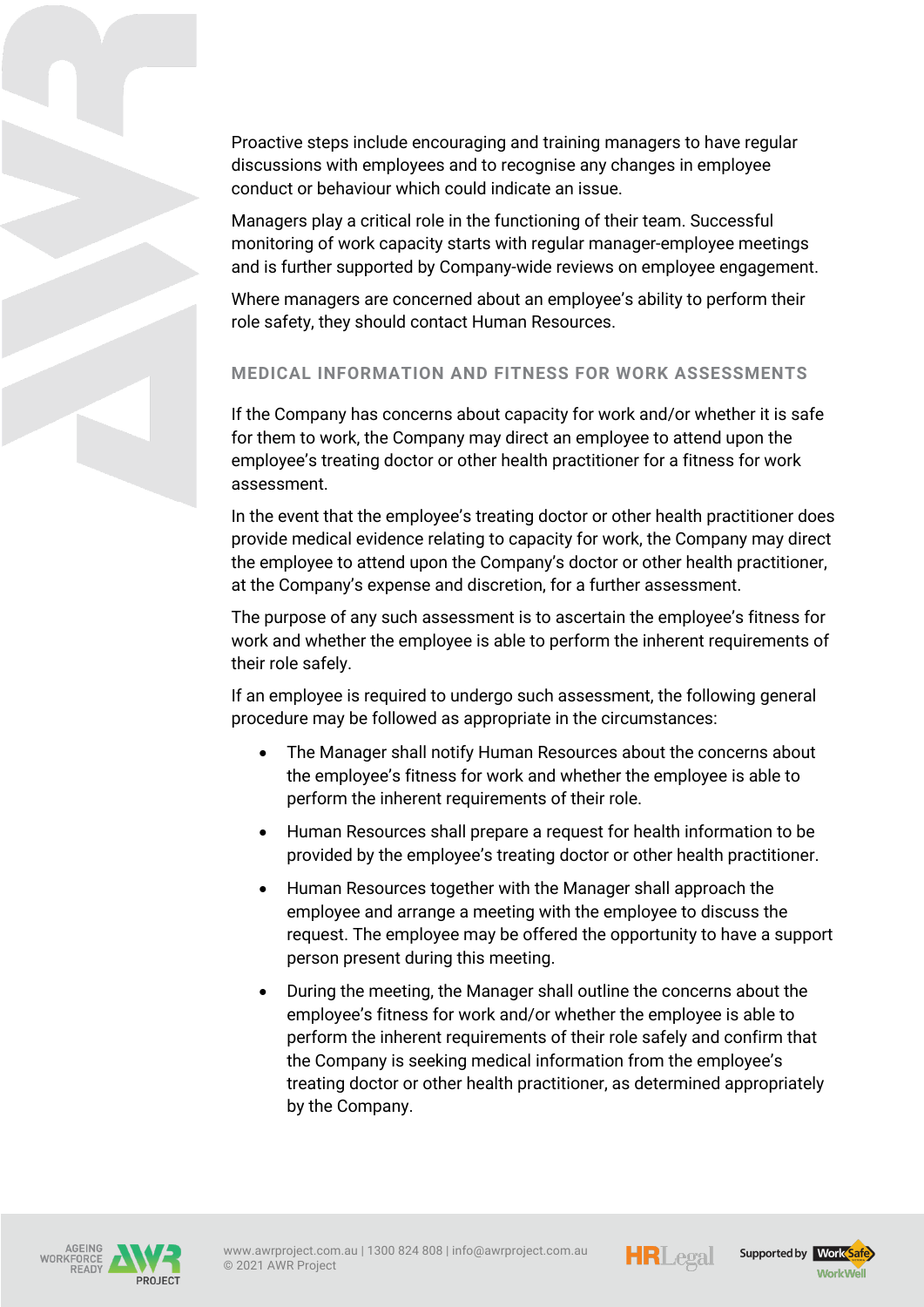- The employee will be directed to provide consent for the treating doctor or other health practitioner to disclose information regarding their fitness for work to the Company.
- If the treating doctor or other health practitioner determines that the employee is unfit to continue working, then the employee will not be permitted to return to work until such time as the Company can be satisfied it is safe for them to work. In this circumstance, the employee may be required to take personal leave or unpaid leave, or other such arrangements as agreed between the Company and the employee.
- If the employee is fit to continue working, the employee will return to their job. All time lost in attending the doctor or other health practitioner will be paid for by the Company.
- If the treating doctor or other health practitioner determines that the employee is fit to continue working with restrictions, Human Resources together with the Manager will consider whether reasonable adjustments or modifications may be required to enable the employee to fulfil the inherent requirements of their role safely. If reasonable adjustments can be made to accommodate the employee's condition, Human Resources and the Manager may prepare a Return to Work Plan incorporating the reasonable adjustments to the role. The employee will be notified of the Return to Work Plan and their agreement sought to comply with the Return to Work Plan, prior to their return to work. Any adjustments to the inherent requirements of the job will be for a shortterm basis only, with a view to supporting the employee back to full capacity.

## **SPECIAL CONSIDERATIONS – PREGNANT EMPLOYEES**

The Company has a duty to provide and maintain so far as is reasonably practicable a working environment that is safe and without risks to health of all employees, including those who are pregnant. The Company acknowledges a pregnant employees' needs may change during their pregnancy and is committed to taking these needs into account and responding accordingly to not only meet occupational health and safety obligations, but as a best practice employer.

If a pregnant employee continues to work within six weeks before the estimated date of birth, an employer may ask the employee to provide a medical certificate, stating:

Whether the employee is fit for work.







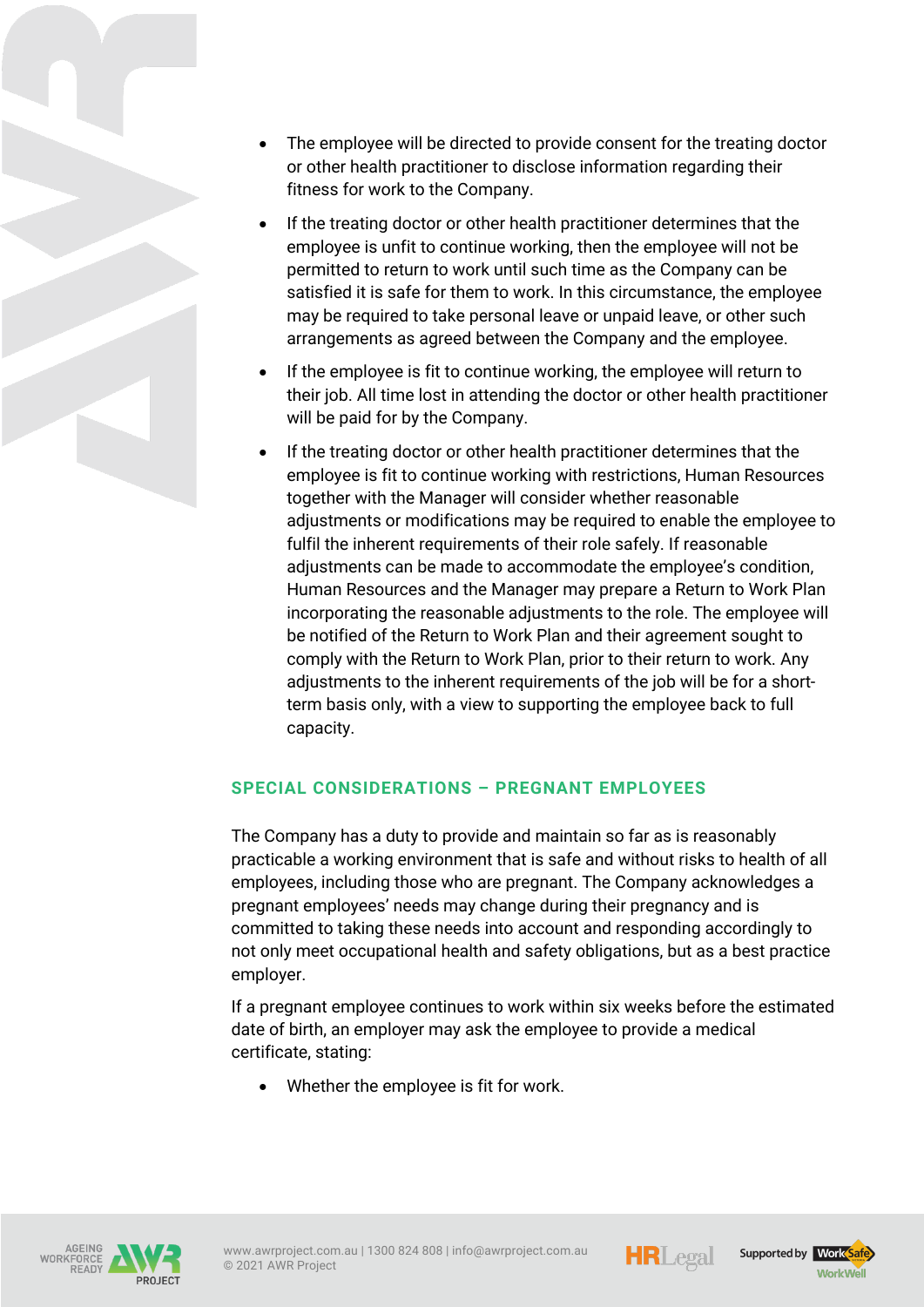• If they are fit for work, whether it is inadvisable for the employee to continue working in her present position during a stated period because of any of the risk factors specified below.

The risk factors include any illness or risks arising out of the employee's pregnancy, or hazards connected with the employee's position.

If the employee fails to provide the certificate within seven days, or if the certificate states that the employee is not fit for work, an employer may require an employee to start unpaid parental leave as soon as practicable.

# **TRANSFER TO A SAFE JOB OR 'NO SAFE JOB LEAVE' – PREGNANT EMPLOYEES**

A pregnant employee is entitled to be transferred to an appropriate safe job if she provides medical evidence that states she is fit for work, but it is inadvisable for her to continue working in her present position for a certain period (the risk period).

Permanent employees who are entitled to parental leave are transferred into a safe job and will be paid for their full rate of pay for the position they were in before the transfer. Unless otherwise agreed, the safe job must have the same ordinary hours of work.

Where the pregnant employee is unable to work their usual role and there are no appropriate safe jobs available, the employee is entitled to take no safe job leave for the relevant risk period. If the employee is entitled to parental leave, no safe job leave will be paid.

# **SPECIAL CONSIDERATIONS – AGEING WORKFORCE**

The Company supports its ageing workforce and values their knowledge, skills, and experience. The Company supports the integration of the ageing workforce in the following ways:

- Requests for flexible working arrangements.
- Assistance with the transition to retirement or phased retirement plans.
- Access to employee assistance program.

Additionally, the Company has a duty to provide and maintain so far as is reasonably practicable a working environment that is safe and without risks to health of all employees, including its ageing workforce.

The Company acknowledges the ageing workforce may face unique challenges and may have changing needs and is committed to taking these challenges and needs into account and responding accordingly to not only meet occupational health and safety obligations, but as a best practice employer.







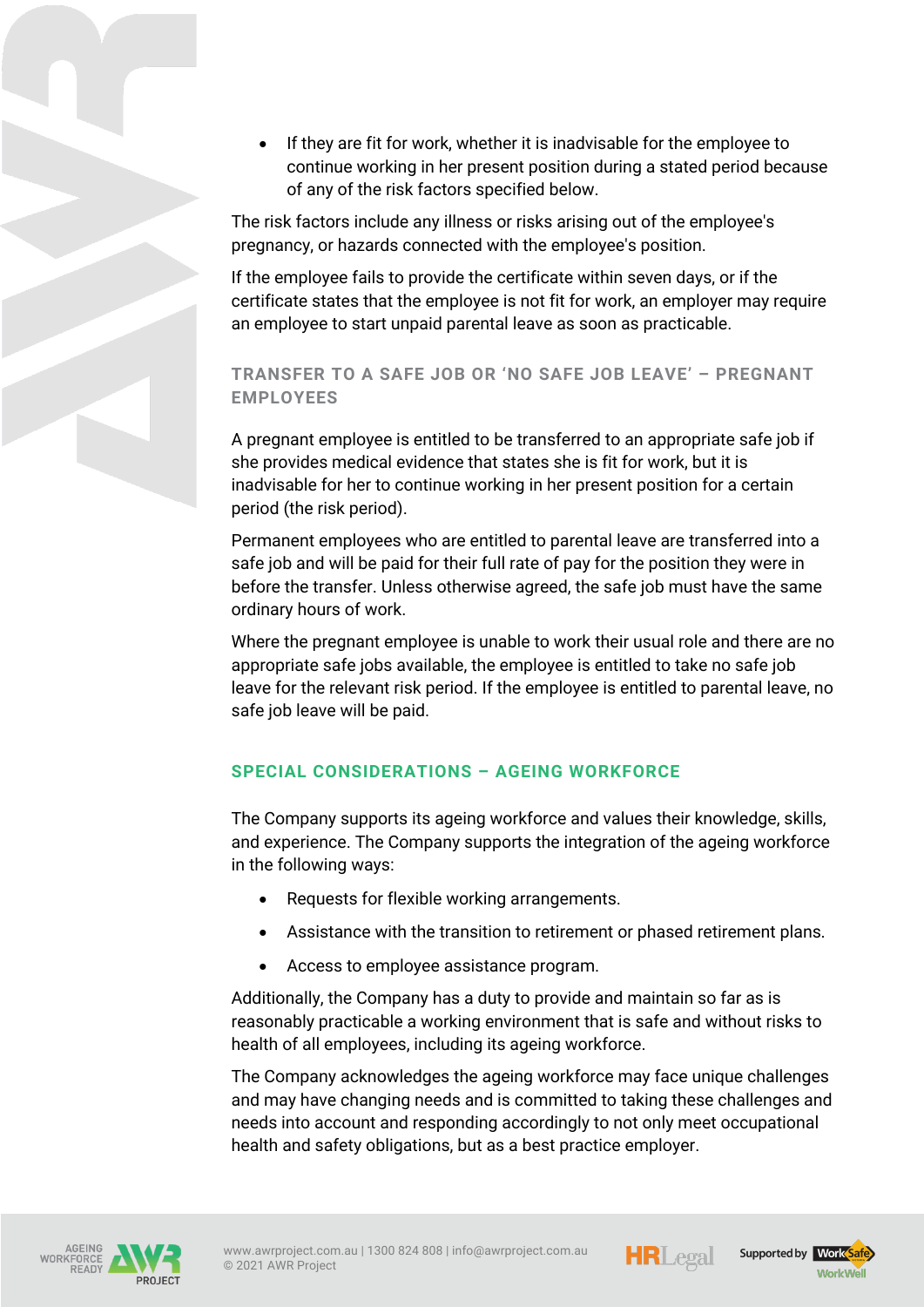# **SPECIAL CONSIDERATIONS – FATIGUE MANAGEMENT**

The Company's operations are sometimes undertaken outside ordinary working hours, including extended hours, on-call arrangements and (occasionally) rotating shifts. If not managed appropriately, these working arrangements may contribute to fatigue, which can affect a person's health, increase the chances of workplace injuries occurring and reduces performance and productivity within the workplace.

Fatigue is more than feeling tired or drowsy. It is an acute or ongoing state of tiredness that leads to physical or mental exertion and prevents people from functioning within normal boundaries.

Fatigue can be caused by work-related factors, factors outside work and/or a combination of both and may accumulate over time.

The Company must provide a safe working environment for its employees and contractors, so far as is reasonably practicable, in relation to fatigue in the workplace.

Fatigue management is a responsibility that is shared by senior management and employees and contractors of the Company as it includes factors that take place inside and outside of work.

## **FATIGUE RISK MANAGEMENT**

Fatigue risk management is about managing sleep, the duration of sustained wakefulness and type of work performed. The level of control will reflect the level of fatigue risk.

Work related risk factors shall be addressed because they reduce physical performance, impact on psychological factors such as judgement, concentration, vision, and decision-making processes.

#### **SIGNS AND SYMPTOMS OF FATIGUE**

Managers should be aware of signs when determining if an employee or contractor may be fatigued including: changes in behaviour, irritability, anger, reduced cooperation, slow response time, poor coordination, apathy, nodding off, distraction or mistakes/errors.

#### **RISK ASSESSMENT**

The following measures go beyond the minimum legal requirements and can be used for effective management of fatigue in the workplace:

**1. Identify and Assess Factors Contributing to Fatigue**







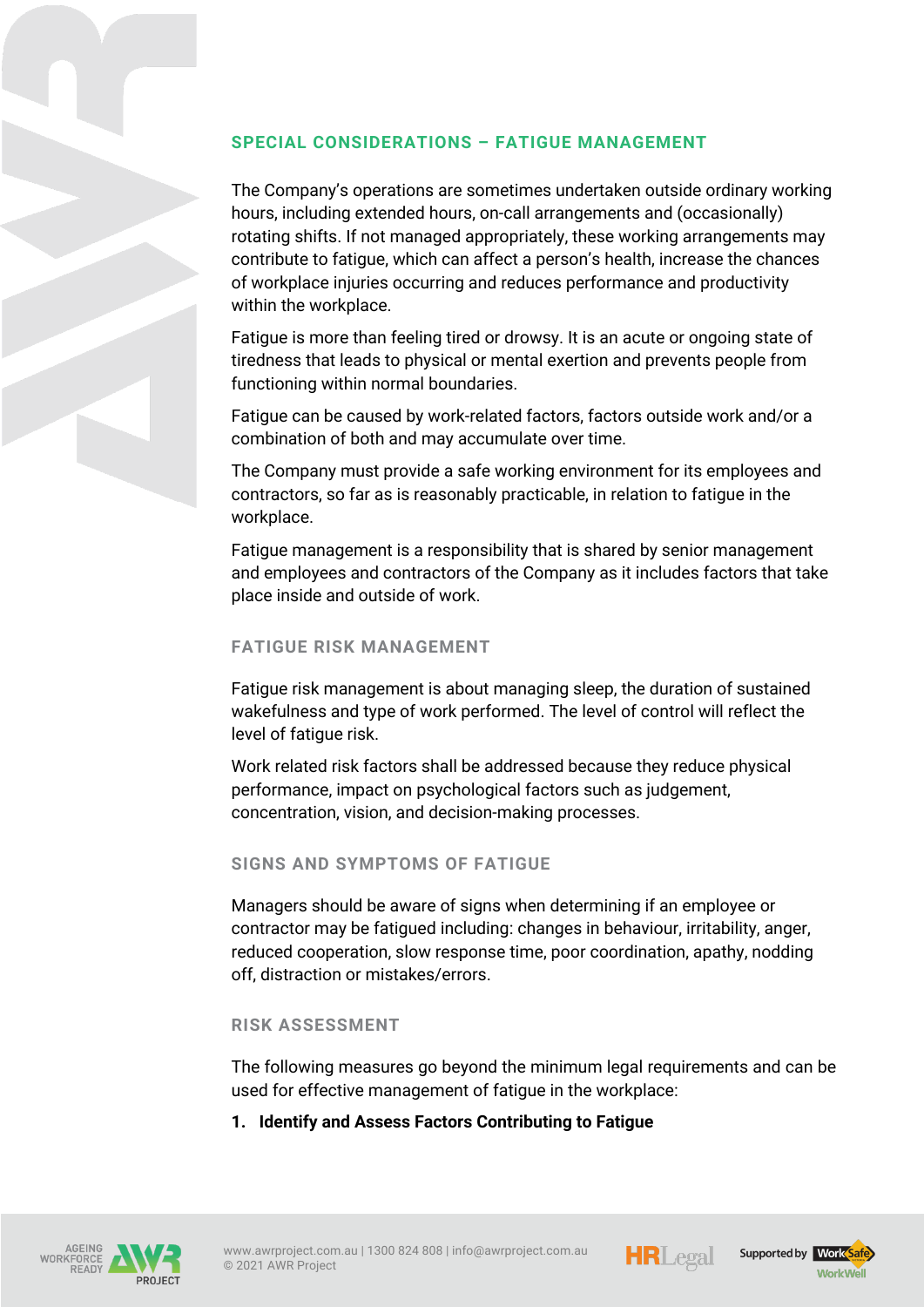The following can be considered when identifying and assessing factors that may contribute to fatigue:

- Length of shift hours worked.
- Previous hours and days worked.
- The type of job task being performed and work being carried out.
- The time of the day when job tasks are performed and work is carried out.

This identification process can involve consultation with employees, inspecting work rosters, internal reviews, analysis of incident reports and workplace surveys.

## **2. Implement Appropriate Risk Control Measures**

Elimination of the factors that contribute to fatigue is the best solution. If this is not possible, then risk control measures (which are based on the hierarchy of hazard control) must be put into place to minimise fatigue.

The following factors can be taken into account for effective management of fatigue:

- The design of the roster (for example the number of successive night shifts, the start and finish time of shifts, shift hours worked & leisure time).
- The hours spent traveling to and from work.
- An adequate amount of work breaks.
- A review of all physical job tasks and manual handling tasks performed.

Personnel are encouraged to self-assess where they believe they may be impaired due to the effects of fatigue.

Managers should identify signs and risks associated with fatigue in workers. Best practice includes:

- Risk assessments are completed and authorised prior to a worker working beyond a 12-hour shift.
- Where required a risk assessment is completed and authorisation is sought and received before an employee or contractor 'works' beyond 14-hours.
- Records are kept that show the requirements of this procedure have been met.

#### **3. Employee/contractor responsibilities**

Employee and contractors must: